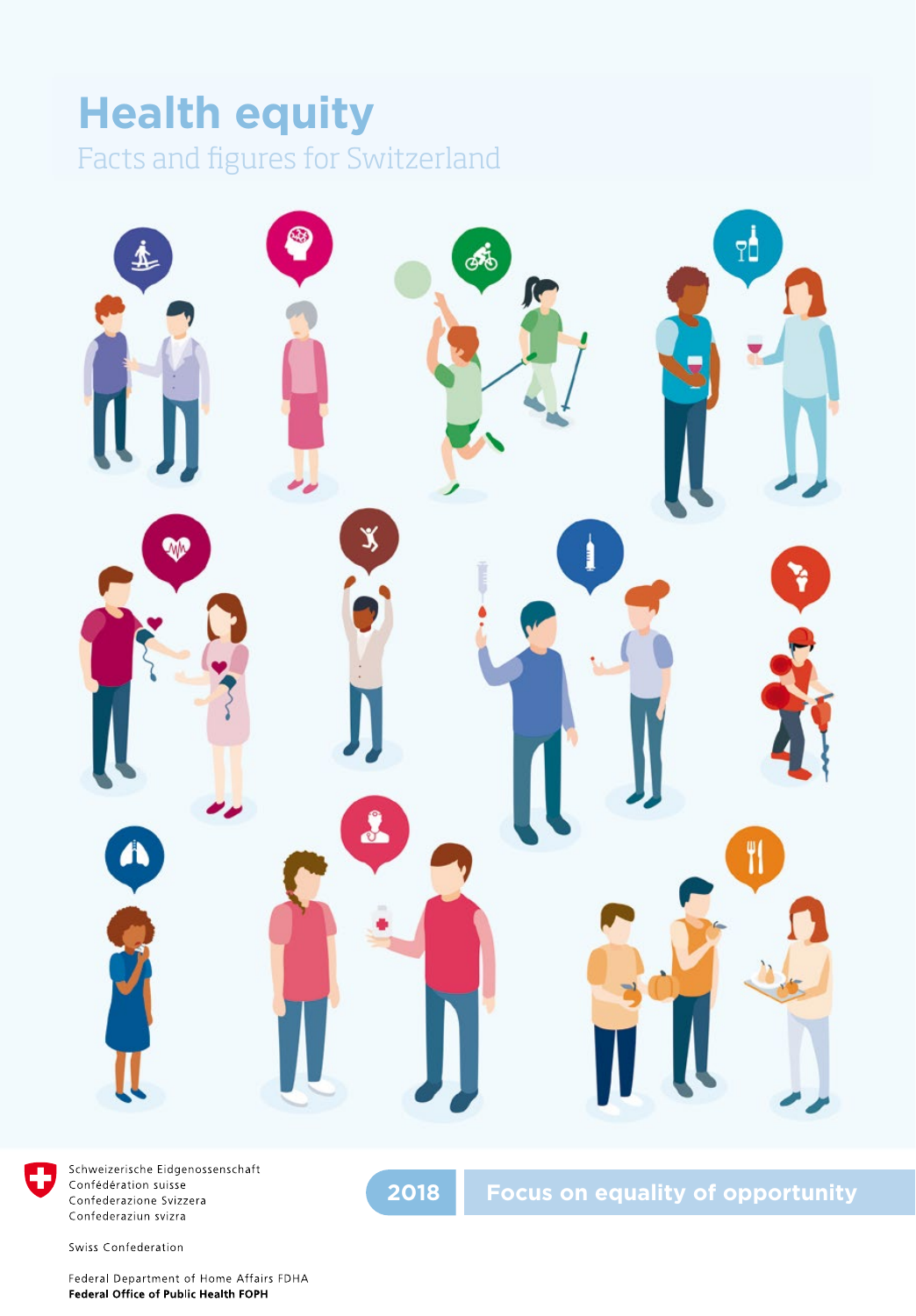By drawing on selected examples this brochure depicts the complex nature of equity in health. Particular emphasis is placed on the determinants of migrant background, income and education.\* The scope is set by the National Strategy for the Prevention of Non-communicable Diseases (NCD-Strategy).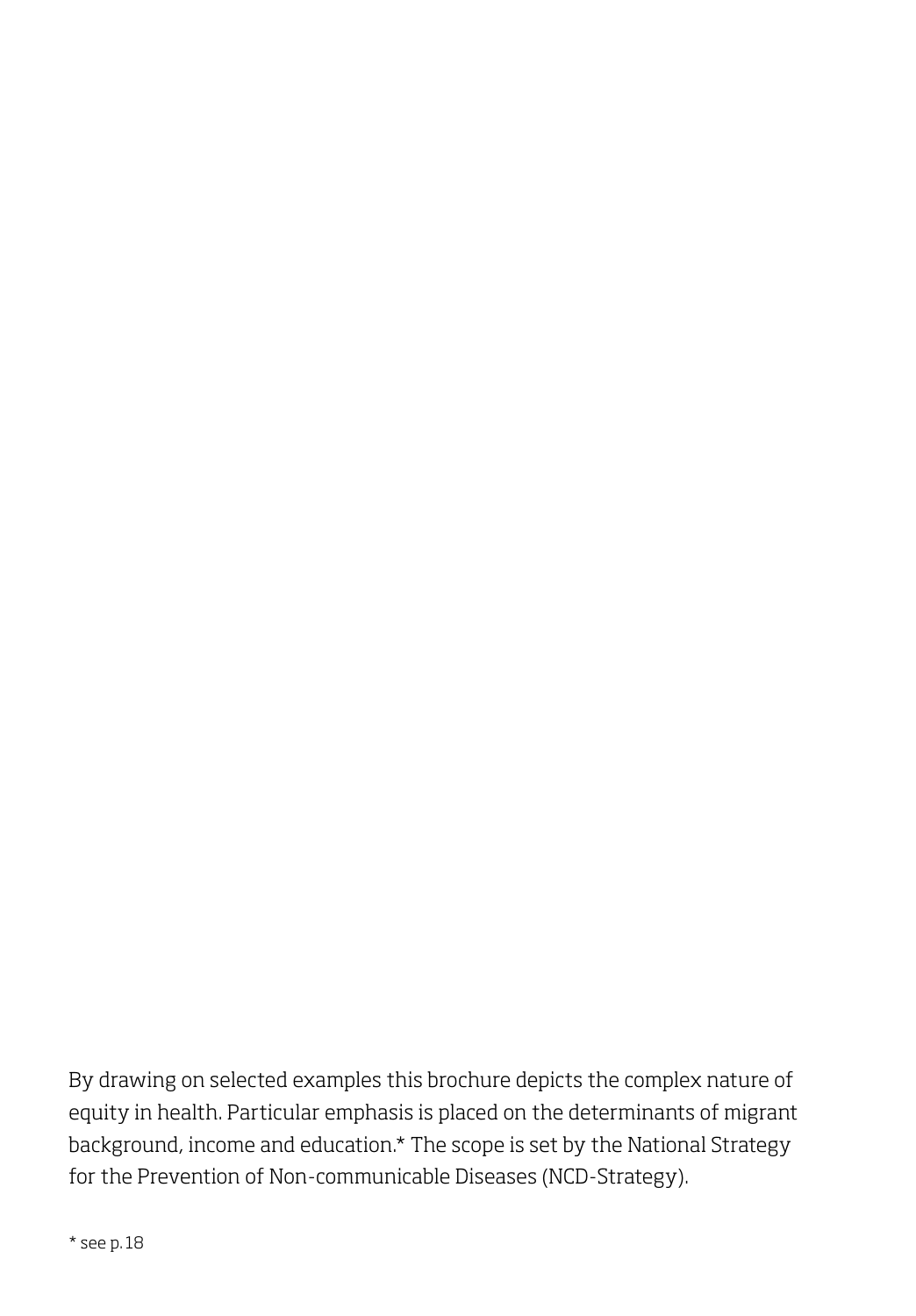### **Contents**

- **Introduction**
	- **Life stages**
	- **Life expectancy**
- **6 State of health**
	- **Forgoing medical treatment**
	- **Tobacco consumption**
	- **Alcohol consumption**
	- **Diet**

**9**

**10**

**7**

**8**

**4**

**5**

**12**

**11**

**13**

**14**

**15**

**16**

**18**

**21**

**17**

- **Physical activity**
- **Cancer**
- **Respiratory diseases**
	- **Cardiovascular diseases**
- **Musculoskeletal disorders**
- **Diabetes**
- **Mental health**
- **Terminology and Sources**
- **Publication details**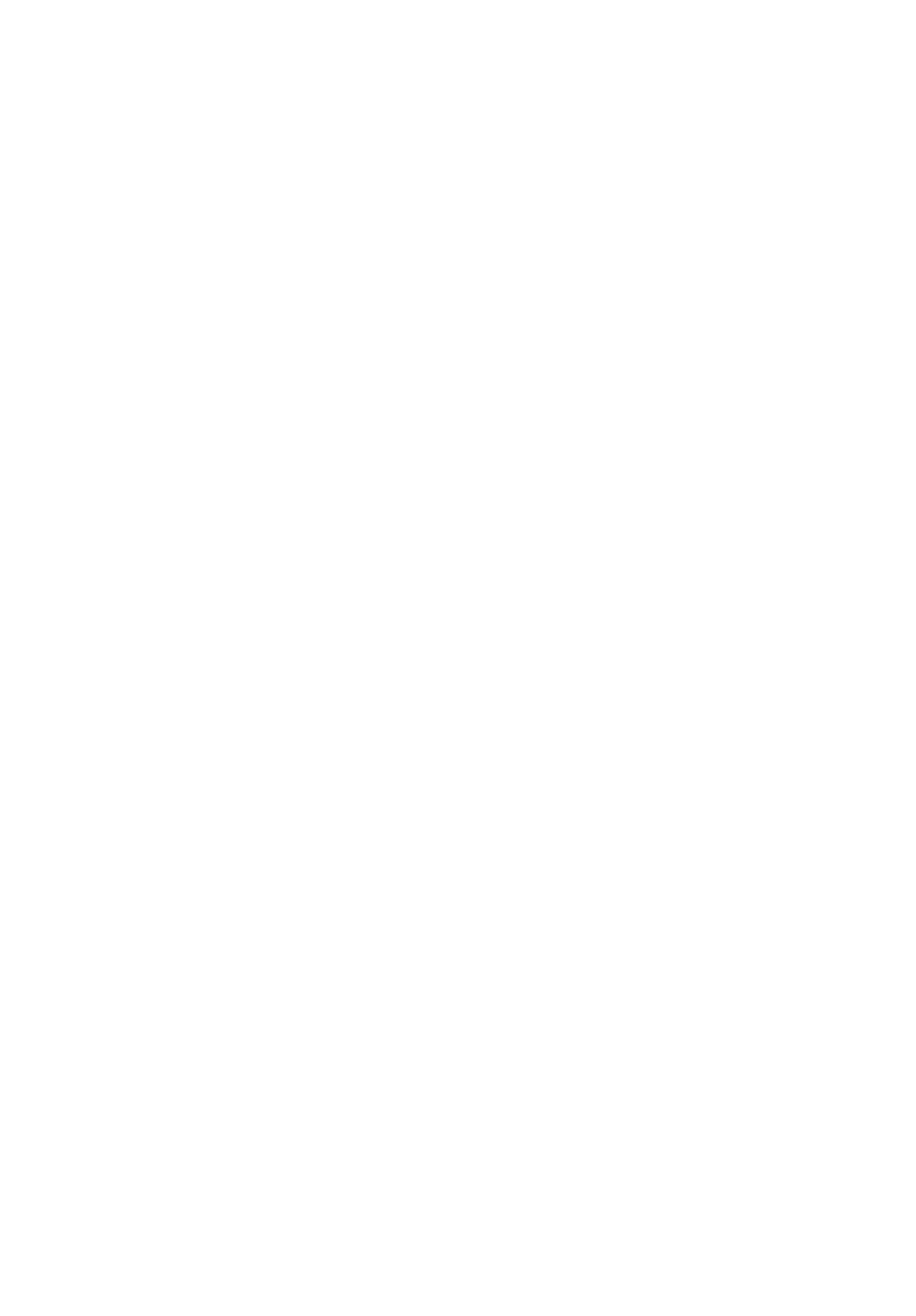## **Equality of Opportunity**

## **Living healthily**

Health equity is of great importance. The National Strategy for the Prevention of Non-communicable Diseases (NCD-Strategy) and the National Strategy on Addiction and Mental Health focus on this topic in 2018. The question then arises: **But what is the situation regarding health equity in Switzerland?** 

In all stages of life there are risks that may have a negative impact on health. Scientific studies show that health resources are not distributed equally. "Being poor makes you sick" and "being sick makes you poor" briefly describe the often unfavourable interplay between social determinants of health on the one hand and health behaviour and state of health on the other. Besides the traditional social determinants – such as education, job and income – other factors, such as gender, marital status, migration background and psychosocial stress in an individual's professional and personal life can also impact health.

The aim of this brochure is to raise awareness and, together with the numerous stakeholders in the municipalities, cantons and at the federal level, to help reduce inequalities in the access to health promotion, prevention and treatment. This would offer much fairer chances for everyone to enjoy good health.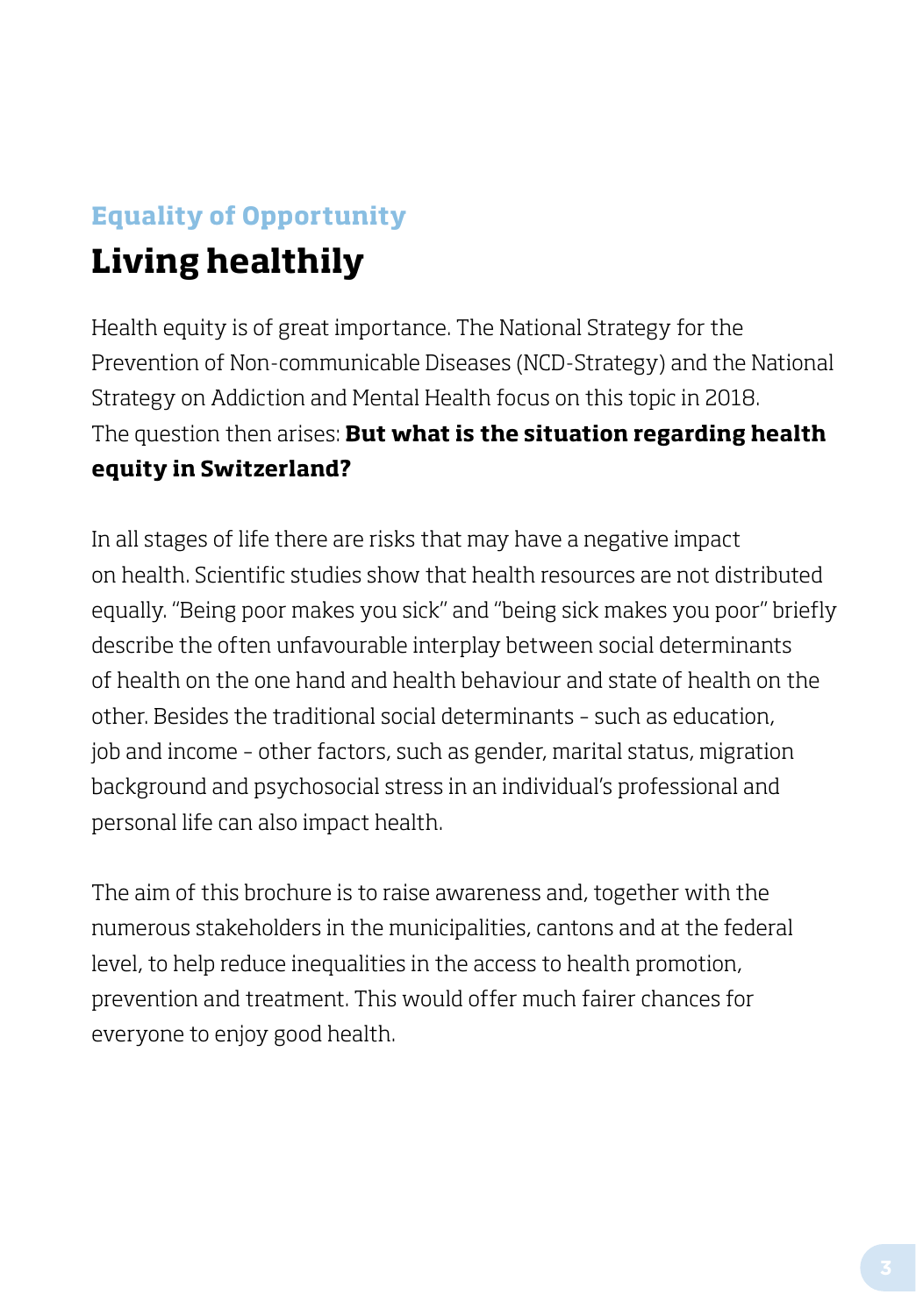

### **Life stages Critical life transitions can pose a health risk**

Transitions and special events, such as entering the world of work, becoming a parent, divorce, death, retirement, and migration are part of people's lives. These kinds of transitions increase the risk of physical and mental health problems. For example, being made redundant may trigger a crisis in some people.

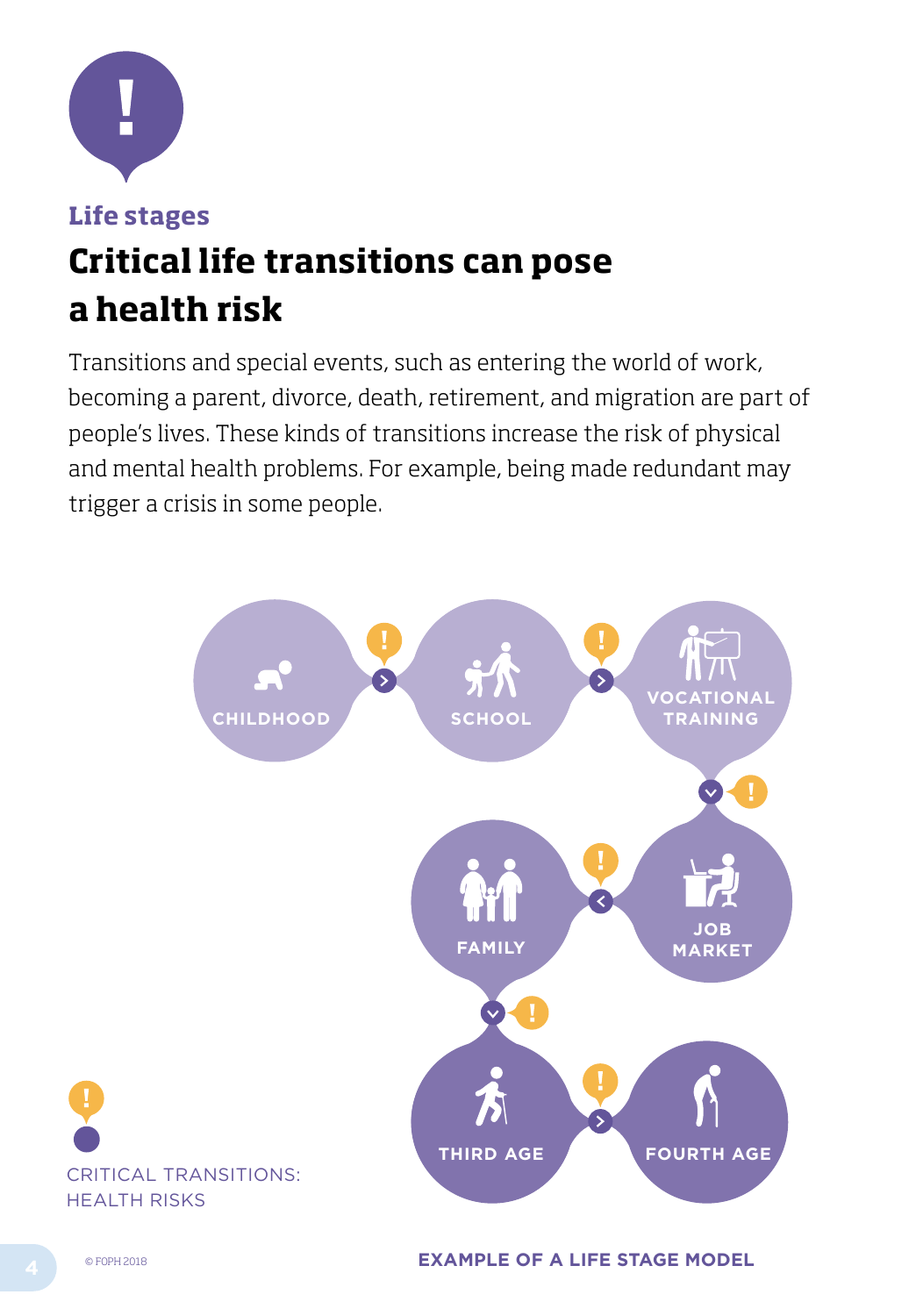

### **Life expectancy**

# **Life expectancy varies by place of residence**

Although life expectancy is high in Switzerland, it can vary significantly. The lower the socioeconomic status (SES) of a commune or district, the lower the life expectancy. For example, between 78 and 83 for 30-year-old men and between 83.5 and 87 for 30-year-old women. In Bern and Lausanne, for example, in districts with a low SES, men die 4.5 years earlier on average and women 2.5 years earlier than in high SES districts.

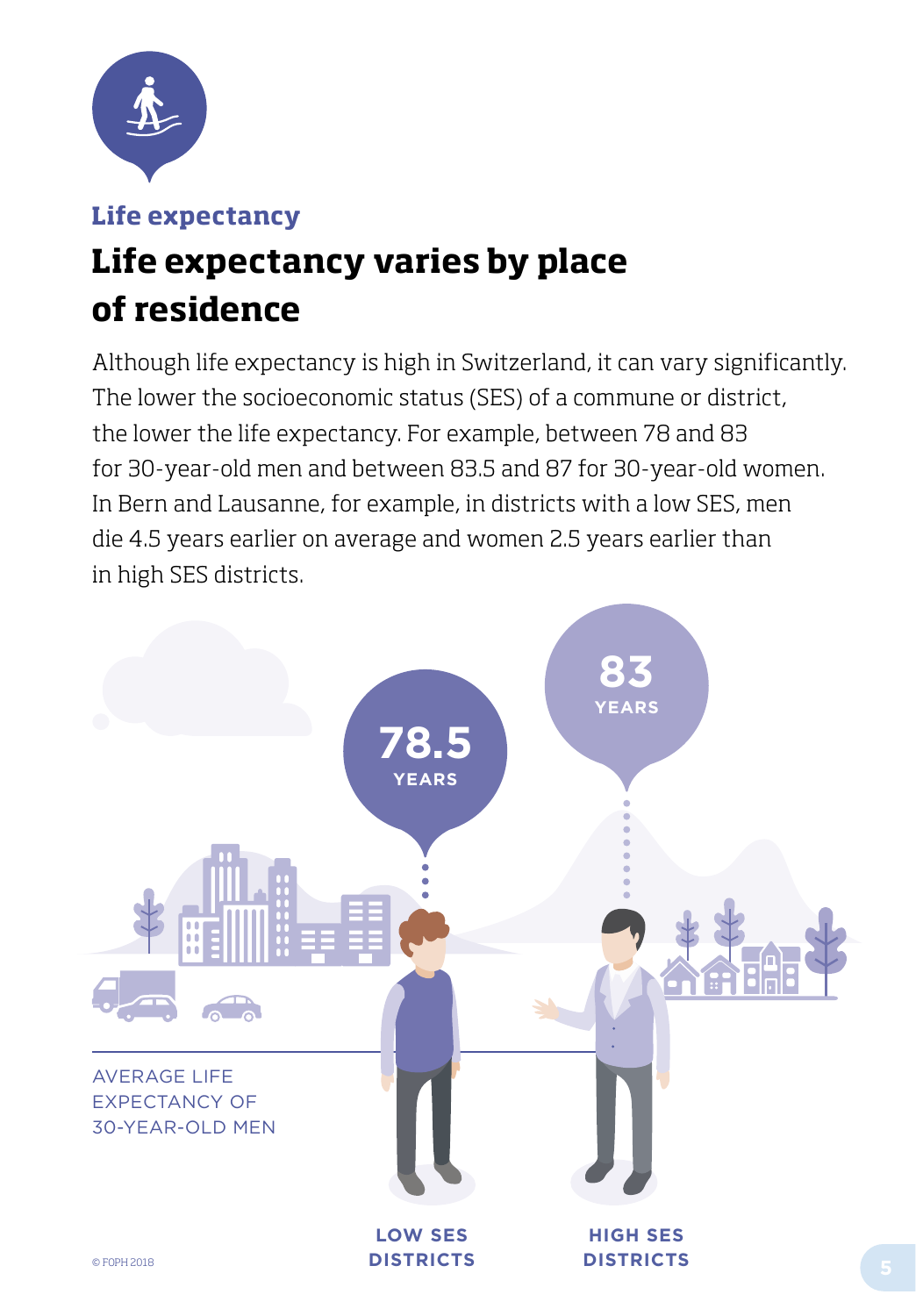

**State of health**

# **Self-perceived state of health and level of education are connected**

People with a higher level of education are more likely to describe their state of health as good or very good than those with a lower level of education. Half of people who consider their state of health to be poor display at least two risk behaviours, in particular smoking and lack of physical activity.

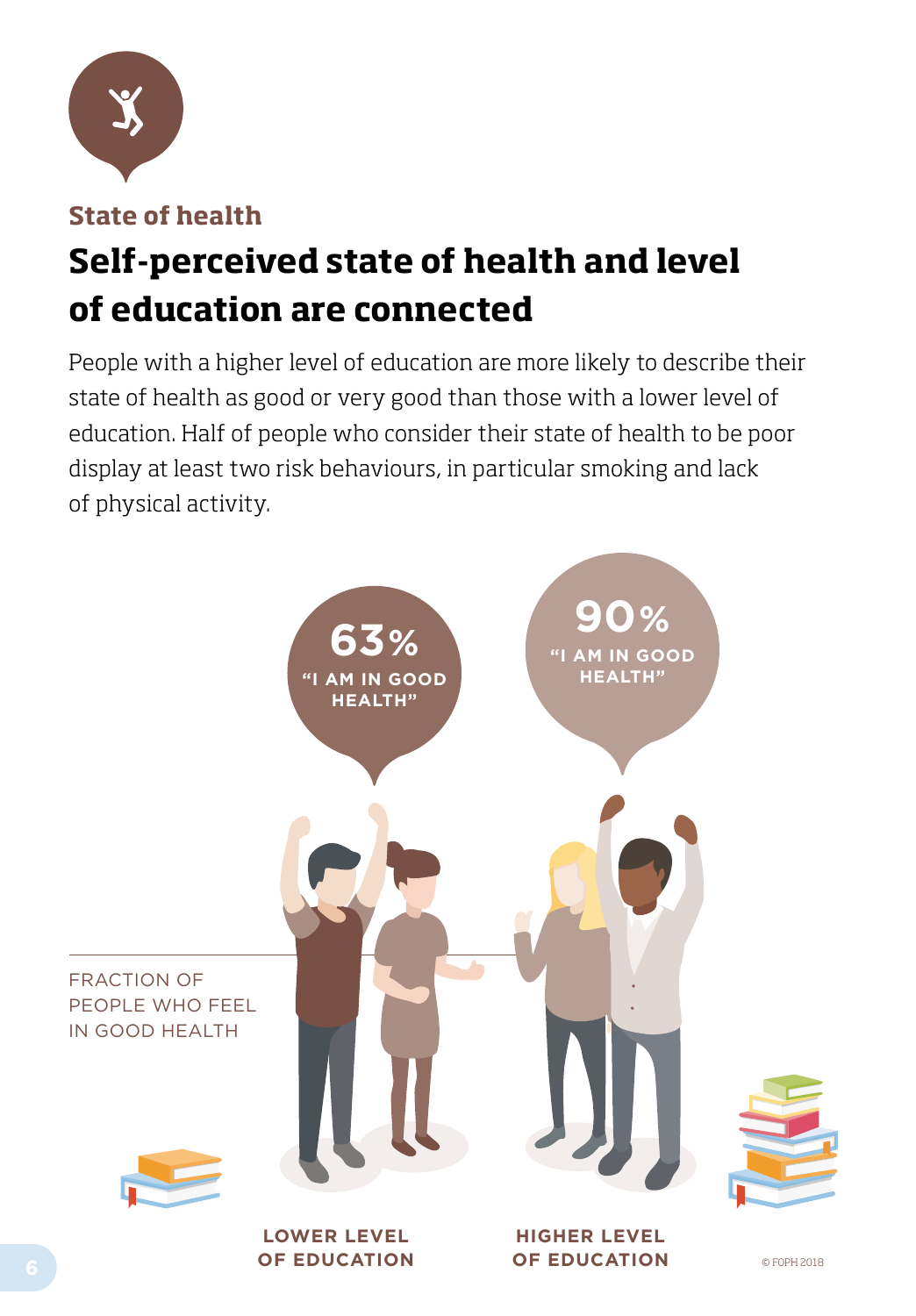

### **Forgoing medical treatment**

# **People with a migration background are less likely to seek medical treatment**

Men with a migration background are six times less likely to seek medical treatment and three times less likely to seek dental treatment than men without a migration background. Similarly, women with a migration background are around three times less likely to seek medical and dental treatment than women without a migration background.



**E** OFOPH 2018 **A MIGRATION BACKGROUND A MIGRATION BACKGROUND PEOPLE WITH** 

**PEOPLE WITHOUT A MIGRATION BACKGROUND**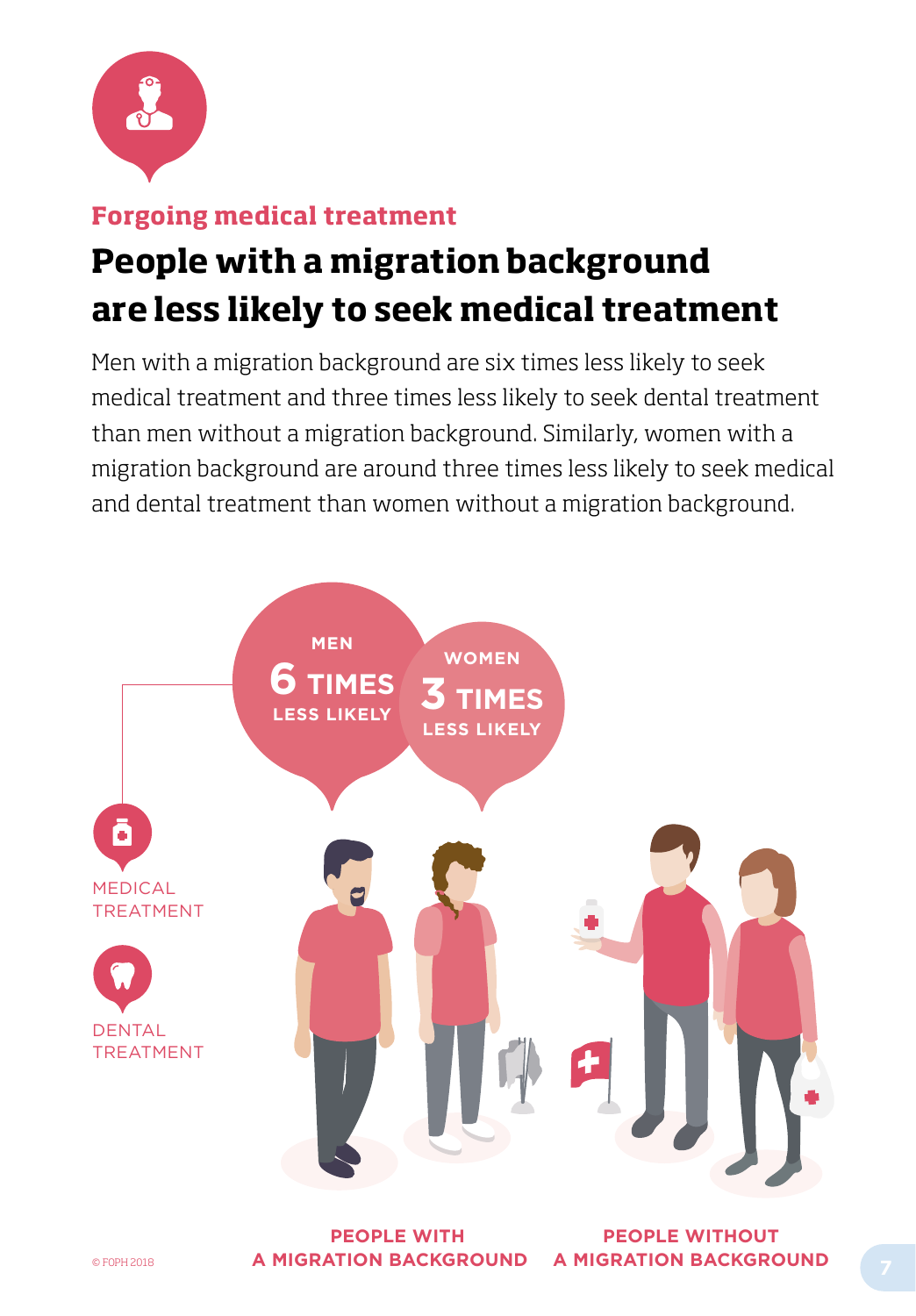

### **Tobacco consumption**

## **The decline in tobacco consumption differs depending on income**

Between 1997 and 2012 the percentage of smokers in Switzerland decreased from 34% to 28%. The largest decline was in the population group with the highest income. Tobacco consumption is responsible for 90% of all lung cancer cases. The population group with the lowest income saw the smallest decrease in its consumption.

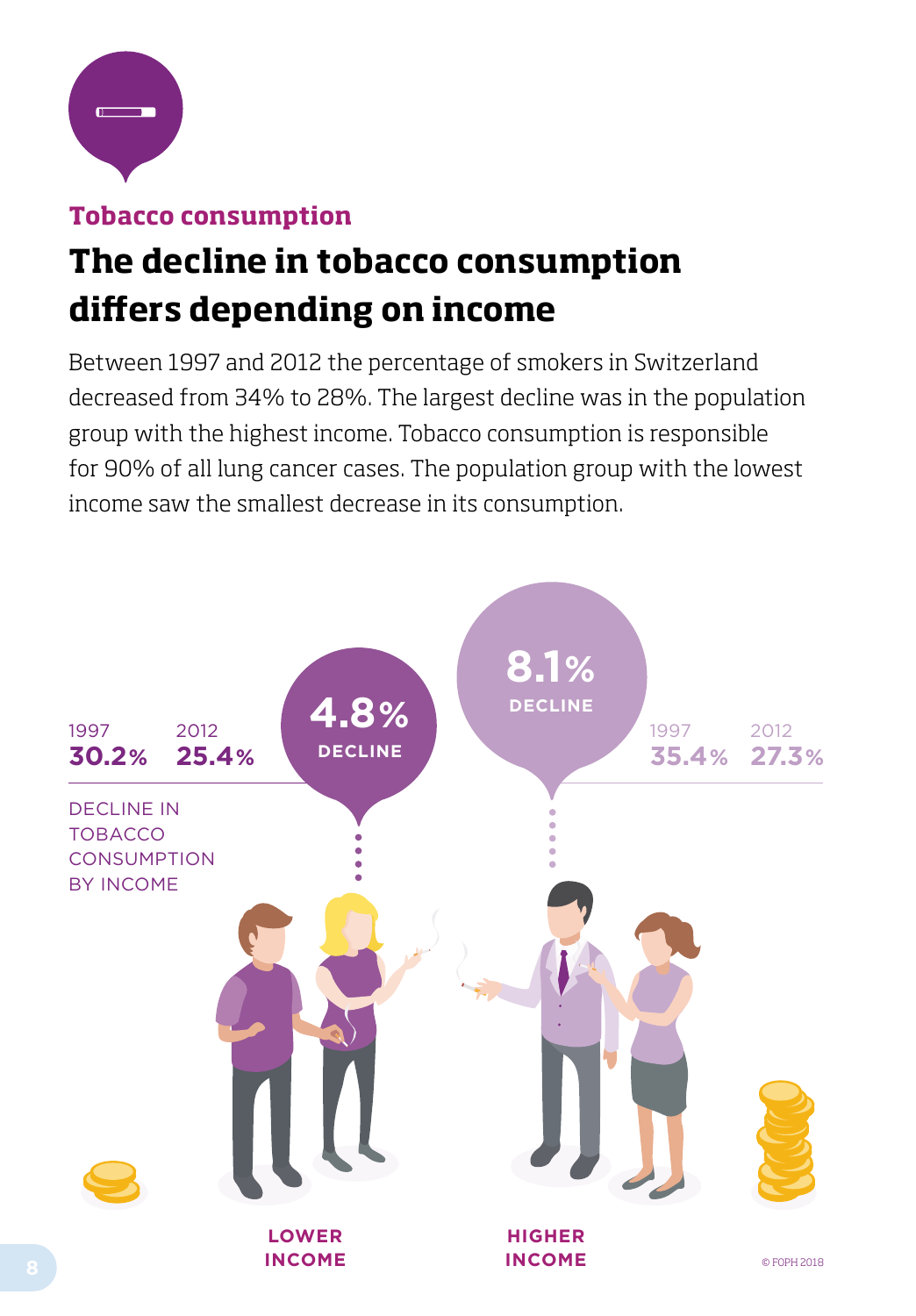

### **Alcohol consumption**

# **The relationship between alcohol consumption and health equity is complex**

In Switzerland, people with higher income consume large amounts of alcohol more often than those with lower income. On the other hand, unemployment is linked to chronic alcohol consumption. The risk of dying from alcohol-related diseases and injuries appears to be particularly high among people with lower income and lower level of education.

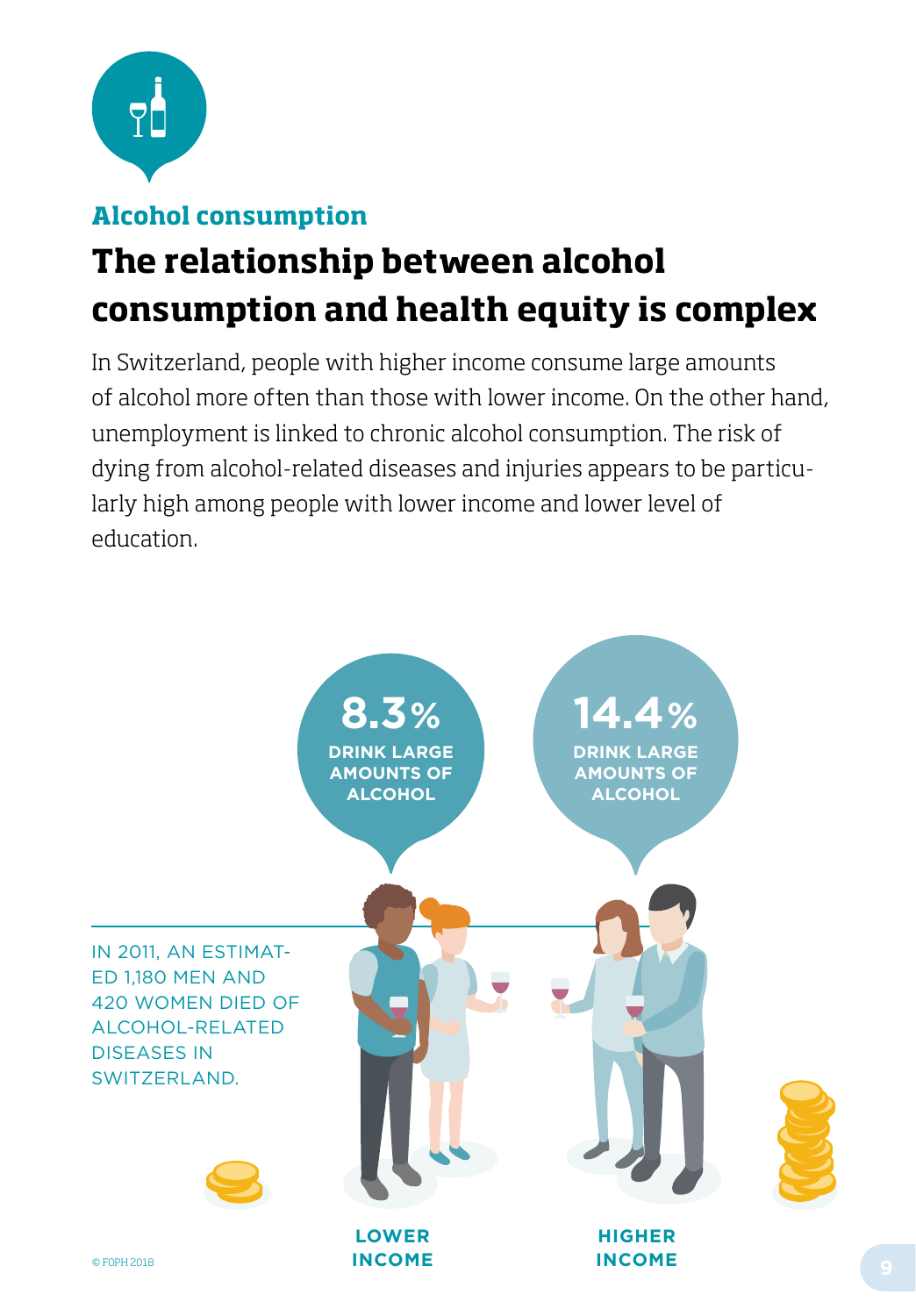

### **Diet**

## **People with a lower level of education eat less fruit and vegetables**

Regular consumption of fruit and vegetables plays a key role in maintaining a healthy body weight. People with a higher level of education are more likely to follow the "5 a day" guideline. Since 1997, awareness of healthy eating has grown among higher income groups and fallen among groups with lower income.

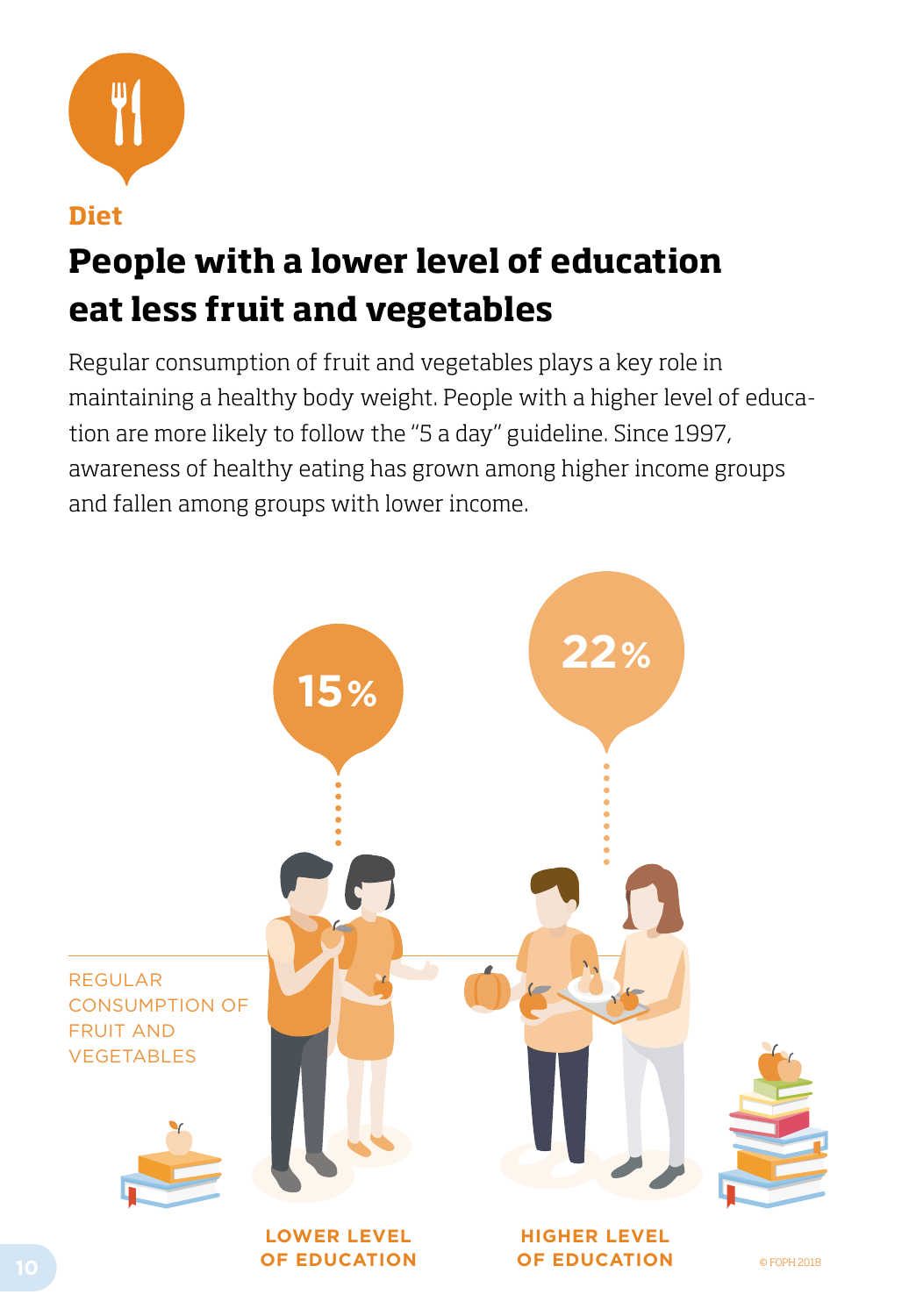

### **Physical activity**

# **People with higher income or level of education take more exercise**

More than two thirds of the Swiss population exercise at least once a week. People with higher income or level of education are more physically active than those with lower income or level of education. Regular exercise prevents many health problems, such as overweight and high blood pressure.

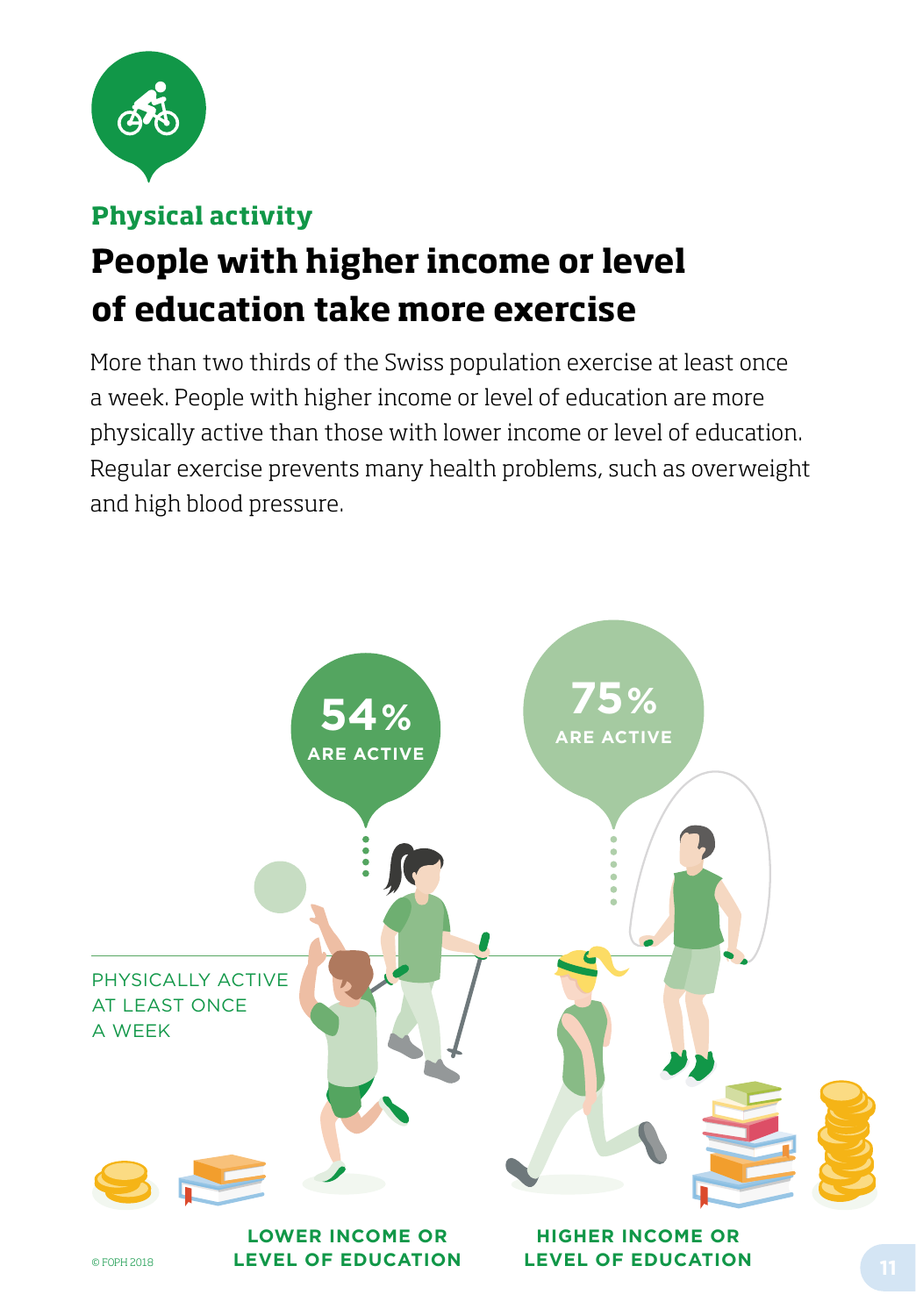

### **Cancer**

# **People with a lower level of education have a greater risk of dying from lung cancer**

Cancer is the second most common cause of death in Switzerland. Some 21 000 men and 17 000 women get cancer every year. Lung cancer is the most common cancer-related cause of death in Switzerland, killing 3 000 people a year. The risk of developing lung cancer is almost six times higher for people with lower income than for those with higher income.

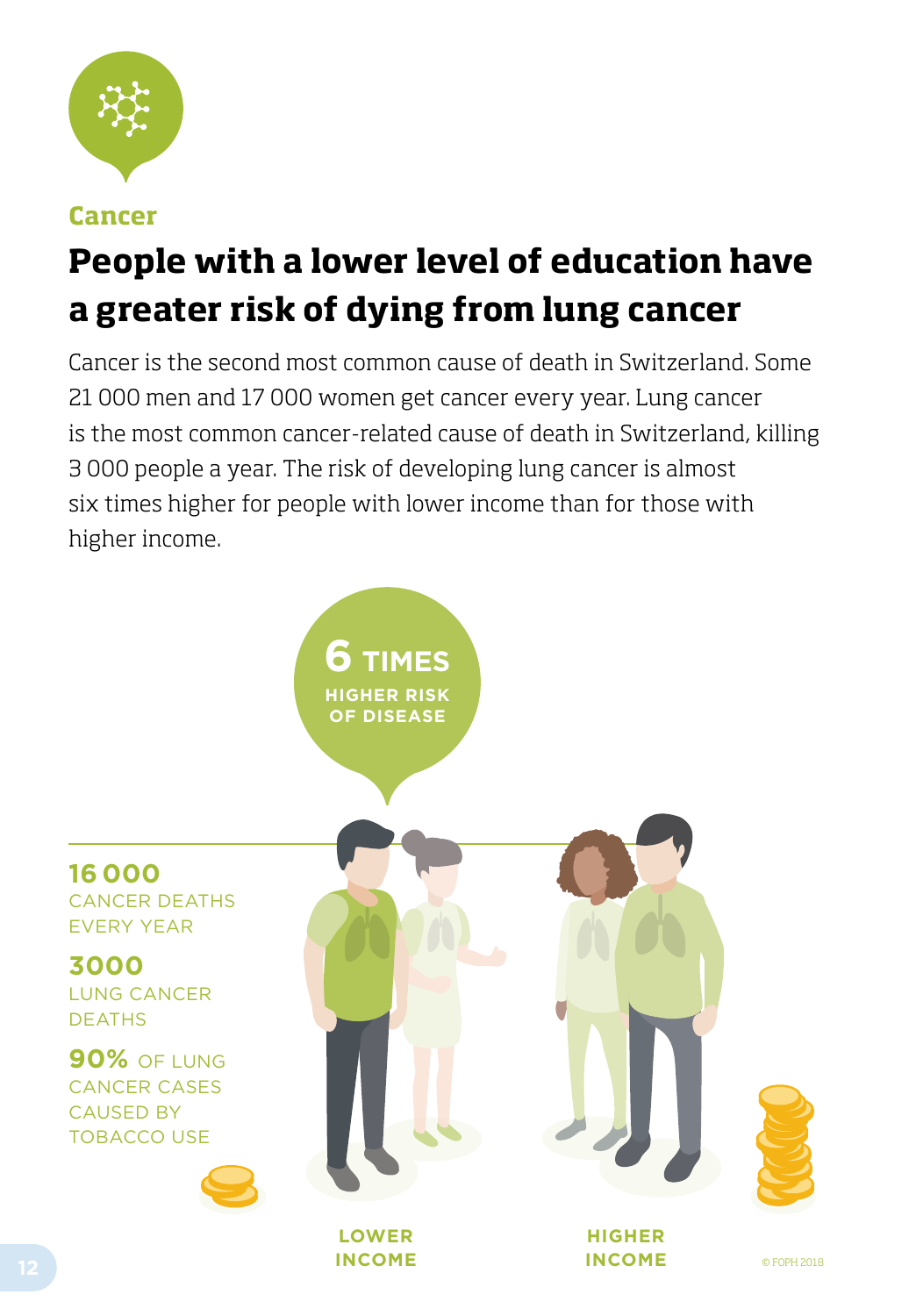

### **Respiratory diseases**

# **People with a lower level of education and with lower income are more likely to suffer from respiratory diseases**

Respiratory diseases, such as chronic obstructive pulmonary disorders (COPD) afflict about 400 000 people. People with a lower level of education and lower income are twice as likely to suffer from these diseases as people with a higher level of education and higher income. Long-term smokers are particularly affected by COPD.

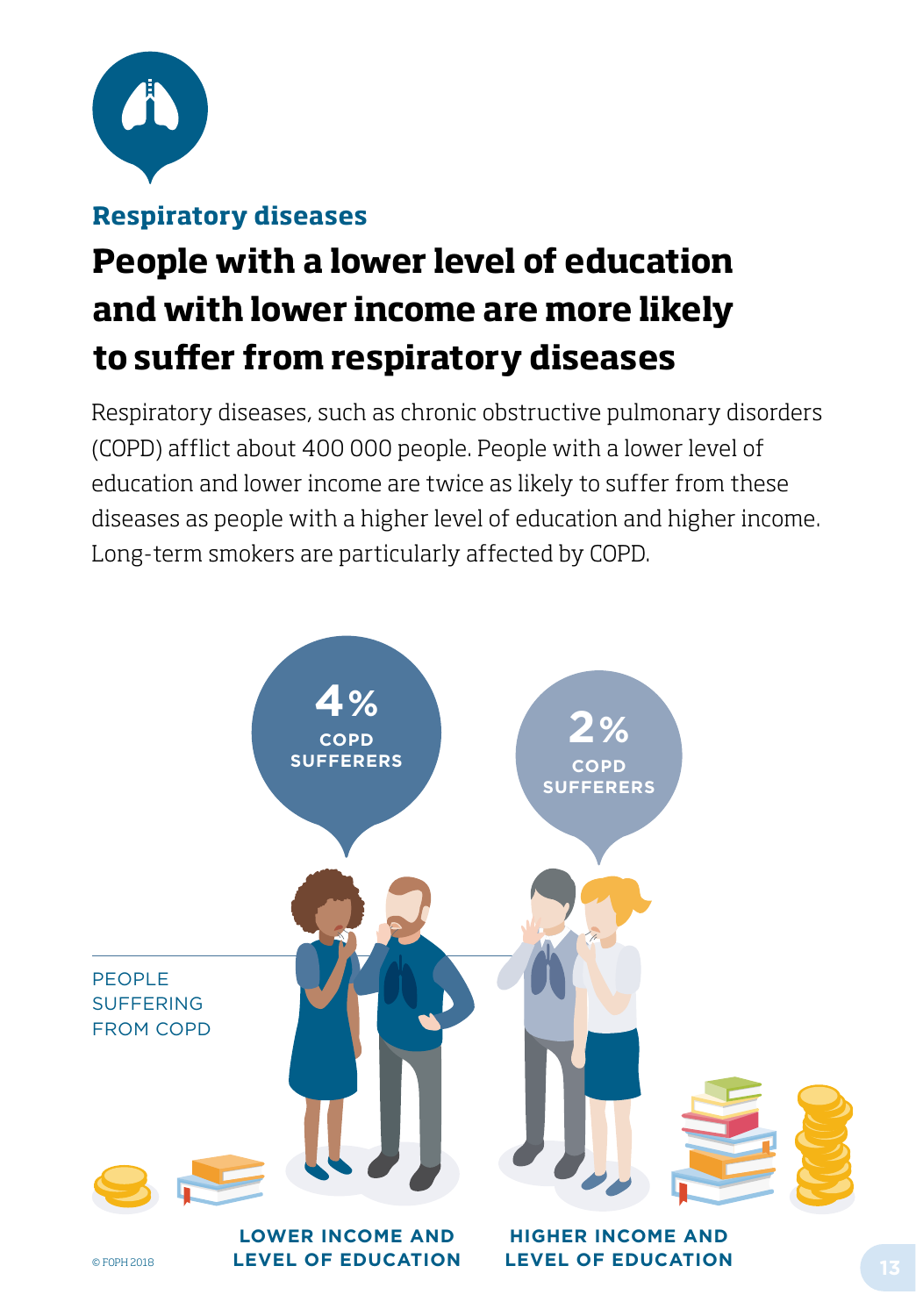

### **Cardiovascular diseases**

## **People with a lower level of education are more likely to have high blood pressure**

Cardiovascular diseases cause many lost years of good health or premature death. High blood pressure is a risk factor for cardiovascular diseases. People with a lower level of education are 1.7 times more likely to suffer from high blood pressure than those with a higher level of education.

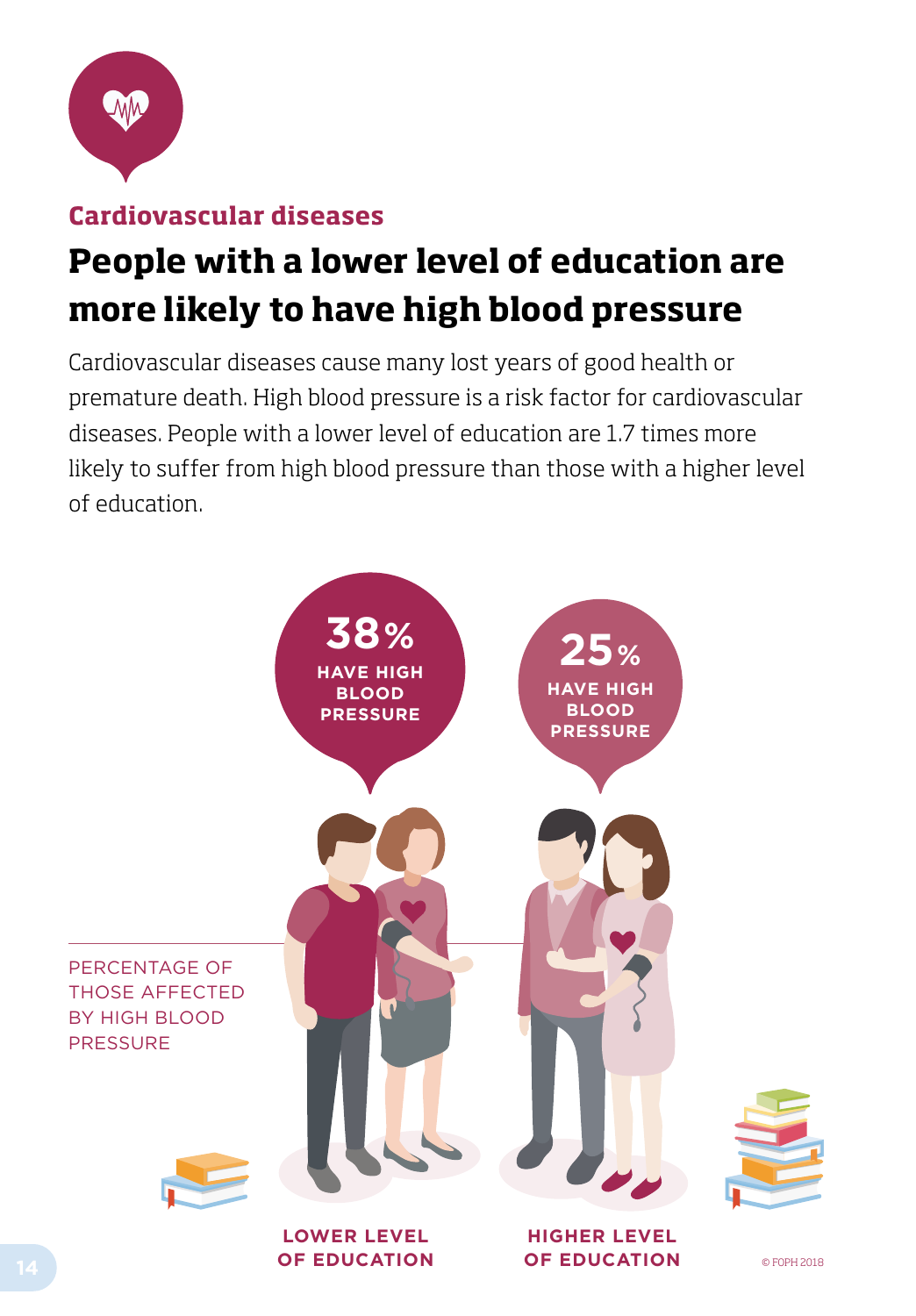

### **Musculoskeletal disorders**

## **People with a lower level of education are more likely to suffer from back pain**

Some 1.5 million people in Switzerland suffer from back pain. People with a lower level of education have a 2.3 times greater risk of suffering from back pain than those with a higher level of education. Back pain is a common cause of incapacity for work in adults and generates significant costs to the economy.

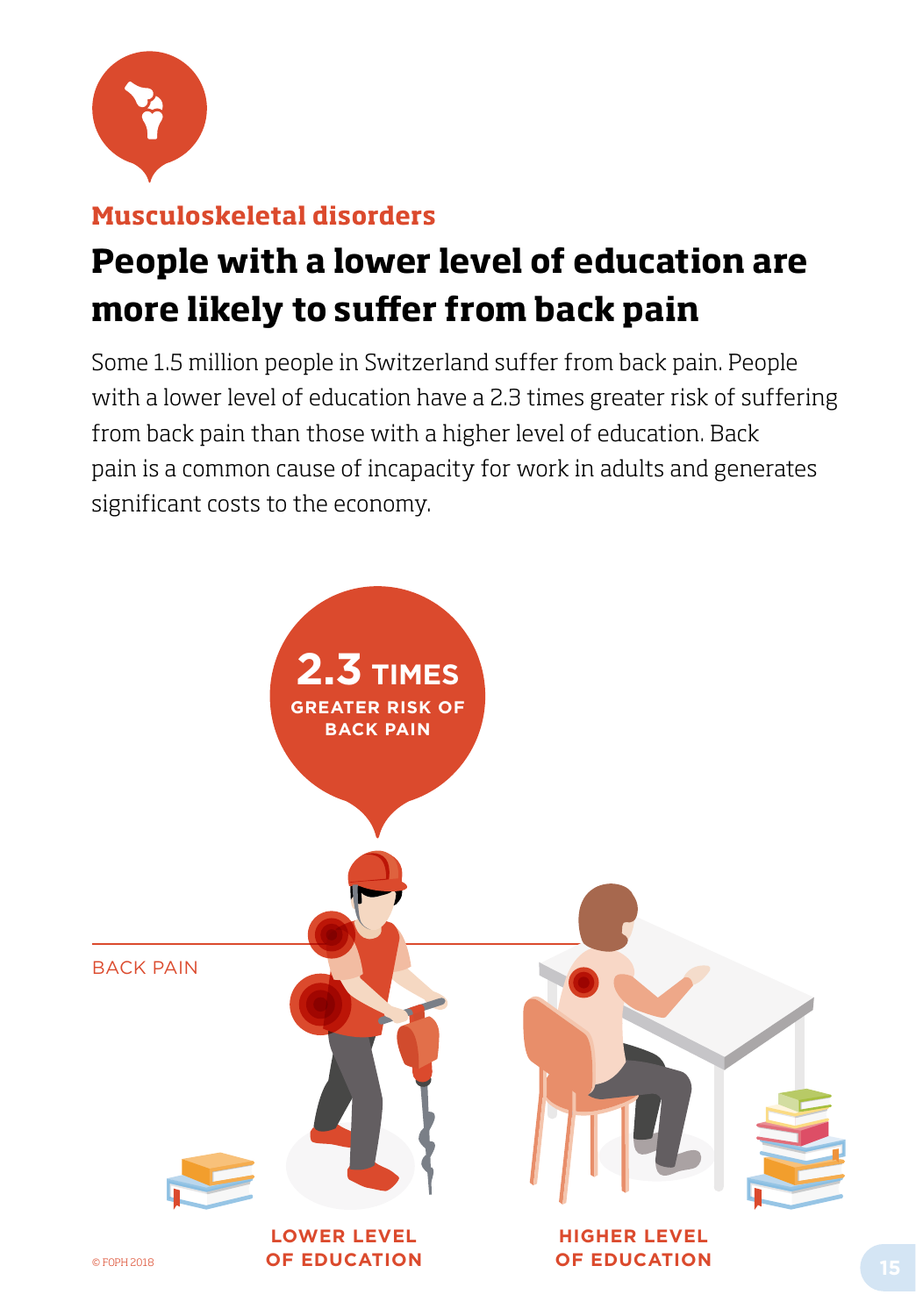

### **Diabetes**

# **Diabetes often affects people with a lower level of education**

There are an estimated 300 000 diabetes sufferers in Switzerland. People with a lower level of education are twice as likely to suffer from diabetes as those with a higher level of education. Men and older people are particularly afflicted. Diabetes is heavily dependent on lifestyle and is associated with overweight. The percentage of people who are overweight or obese rose from 30% to 41% between 1992 and 2012.

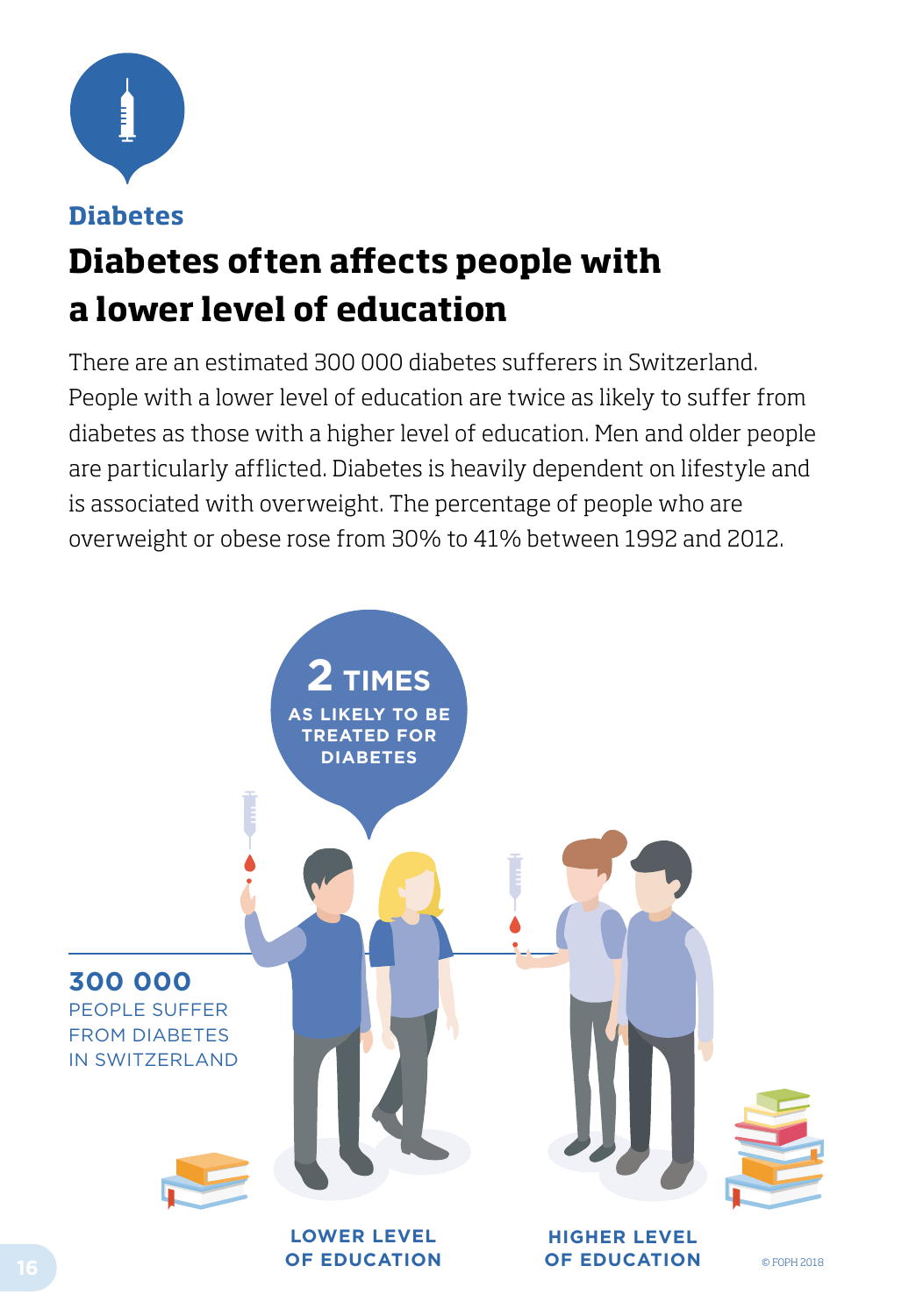

**Mental health**

# **A good level of education and sufficient income support mental health**

23% of the population report mental health problems. With some 1.5 million sufferers, anxiety and depression are particularly widespread. Supportive social networks, a good level of education and sufficient financial resources are key protective factors that can prevent mental health problems.

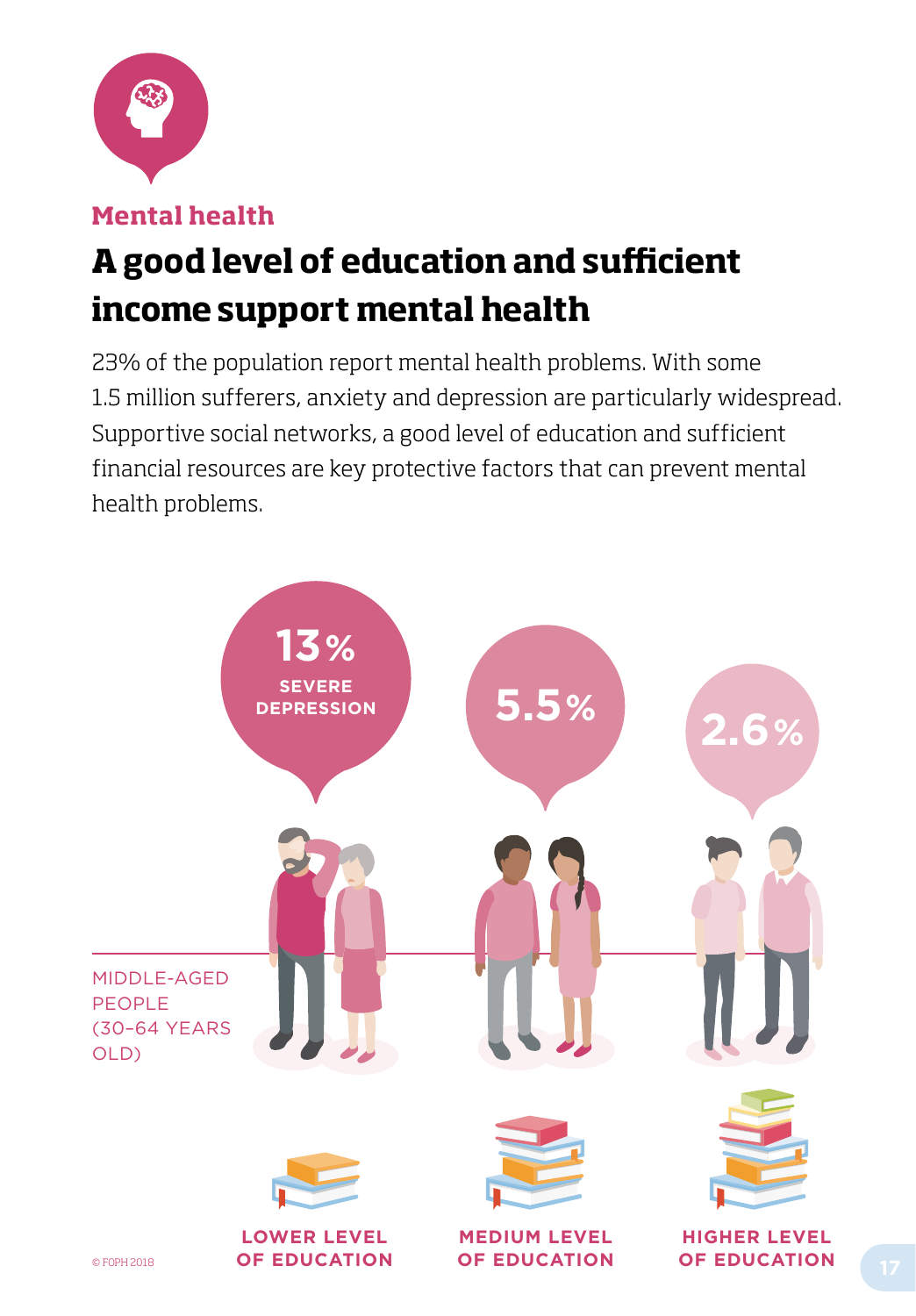## **Terminology**

Health equity is characterised in the literature with differing determinants. The three determinants used in this brochure are defined as follows:

#### **Migrant background**

Migrant background is understood to mean that a person is either born abroad or has a mother or father born abroad. The migrant population in Switzerland is heterogeneous, both in regard to their origin as well as to their education and socioeconomic status.

#### **"Lower income" and "Higher income"**

The subset "quintile" is frequently used in studies to describe income distribution. In this brochure the 20% of the households with the lowest income (first quintile or "lowest income") are compared to the 20% of households with the highest income (fifth quintile or "highest income").

#### **"Lower level of education" and "Higher level of education"**

People with at most a completed compulsory education belong to the category "lower level of education". People who have completed post-compulsory training and development, such as an apprenticeship, a high-school diploma or training at the tertiary level, belong to the category "higher level of education".

### **Sources**

#### **Introduction**

Göran Dahlgren and Margaret Whitehead (2007). European strategies for tackling social inequities in health: Levelling up Part 2. WHO Europe

#### **Life stages**

Claudia Schuwey, Carlo Knöpfel (2014). Neues Handbuch Armut in der Schweiz. Caritas Verlag, Lucerne (in German and French)

Health Promotion Switzerland (2016). Psychische Gesundheit über die Lebensspanne. Grundlagenbericht. Bern (in German)

#### **Life expectancy**

Göran Dahlgren and Margaret Whitehead (2007). European strategies for tackling social inequities in health: Levelling up Part 2. WHO Europe

#### **State of health**

Swiss Health Observatory (2015). Gesundheit in der Schweiz – Fokus chronische Erkrankungen. Nationaler Gesundheitsbericht 2015. Bern (in German and French)

Stefan Boes, Cornel Kaufmann, Joachim Marti (2016). Sozioökonomische und kulturelle Ungleichheiten im Gesundheitsverhalten der Schweizer Bevölkerung. Obsan, Neuchâtel (in German)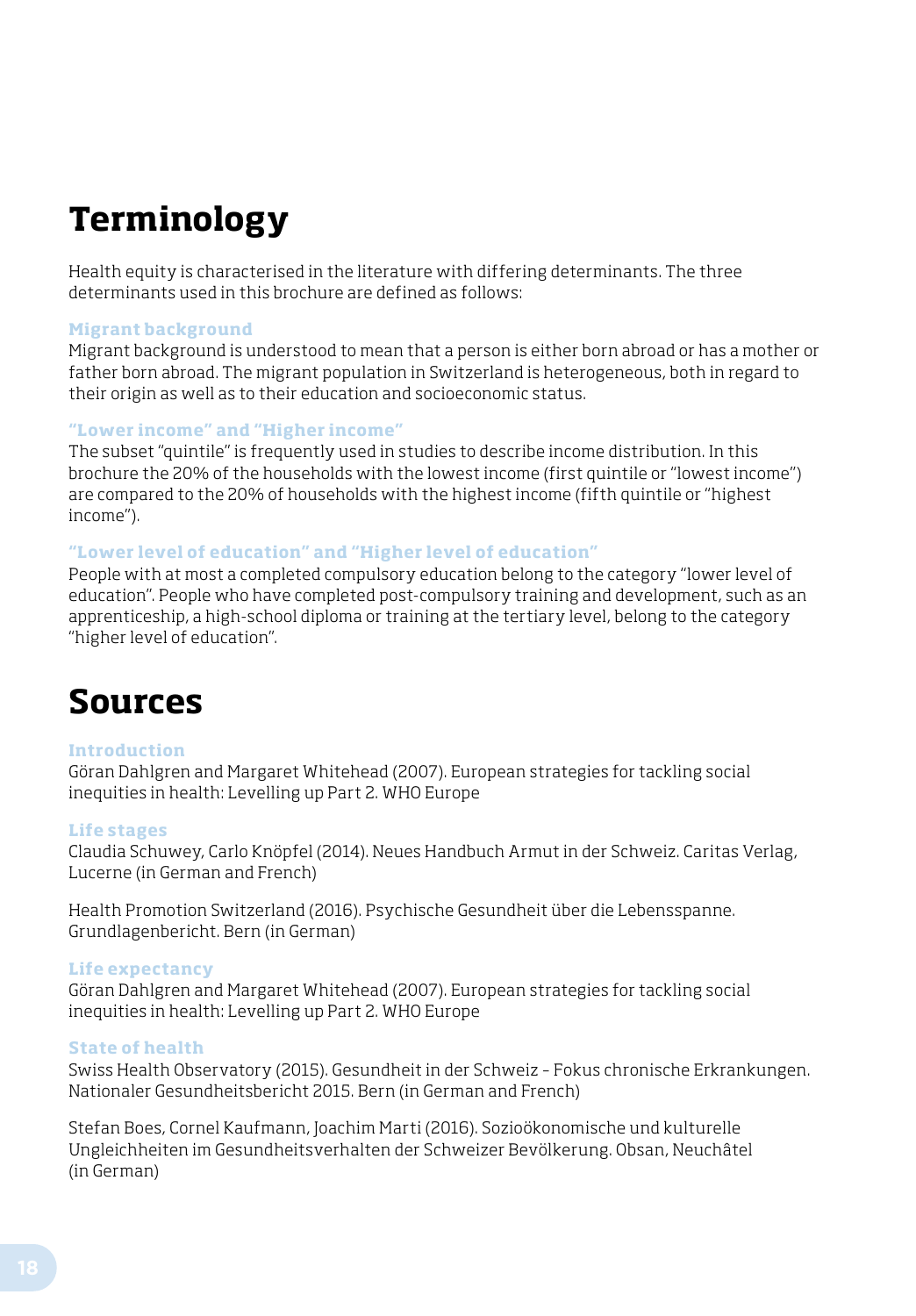#### **Failure to seek medical treatment**

Federal Statistical Office (2017). Statistischer Bericht zur Integration der Bevölkerung mit Migrationshintergrund. Neuchâtel (in German and French)

#### **Tobacco consumption**

Stefan Boes, Cornel Kaufmann, Joachim Marti (2016). Sozioökonomische und kulturelle Ungleichheiten im Gesundheitsverhalten der Schweizer Bevölkerung. Obsan, Neuchâtel (in German)

#### **Alcohol consumption**

G. Gmel, H. Kuendig, L. Notari, C. Gmel (2017). Suchtmonitoring Schweiz — Konsum von Alkohol, Tabak und illegalen Drogen in der Schweiz im Jahr 2016. Lausanne, Addiction Switzerland (in German and French)

S. Marmet, G. Gmel sen, G. Gmel jun, H. Frick, J. Rehm (2013). Alcohol- attributable mortality in Switzerland between 1997 and 201. Lausanne: Addiction Suisse

Michael Nollert (2017). "Der Tod ist kein Zufall: Ungleiche Lebenszeitchancen als Herausforderung für die Sozialpolitik", in: Sozialpolitik.CH, 1/2017: 1–14 (in German)

Charlotte Probst, Michael Roerecke, Silke Behrendt und Jürgen Rehm (2014). "Socioeconomic differences in alcohol-attributable mortality compared with all-cause mortality: a systematic review and meta-analysis", in: International Journal of Epidemiology 43(4), 1314–1327

#### **Diet**

Swiss Health Observatory Obsan (2017). Anteil der Personen, die mindestens 5 Portionen Früchte oder Gemüse an mindestens 5 Tagen in der Woche essen. http://www.obsan.admin.ch/de/indikatoren/ernaehrung (in German and French)

Stefan Boes, Cornel Kaufmann, Joachim Marti (2016). Sozioökonomische und kulturelle Ungleichheiten im Gesundheitsverhalten der Schweizer Bevölkerung. Obsan, Neuchâtel (in German)

#### **Physical activity**

Stefan Boes, Cornel Kaufmann, Joachim Marti (2016). Sozioökonomische und kulturelle Ungleichheiten im Gesundheitsverhalten der Schweizer Bevölkerung. Obsan, Neuchâtel (in German)

Federal Statistical Office (2014). Health statistics 2014. Neuchâtel

#### **Cancer**

Federal Statistical Office (2016) Swiss Cancer Report 2015. Current situation and developments. Neuchâtel

Dialog Nationale Gesundheitspolitik (2014). Nationale Strategie gegen Krebs 2014–2017. Bern (in German and French)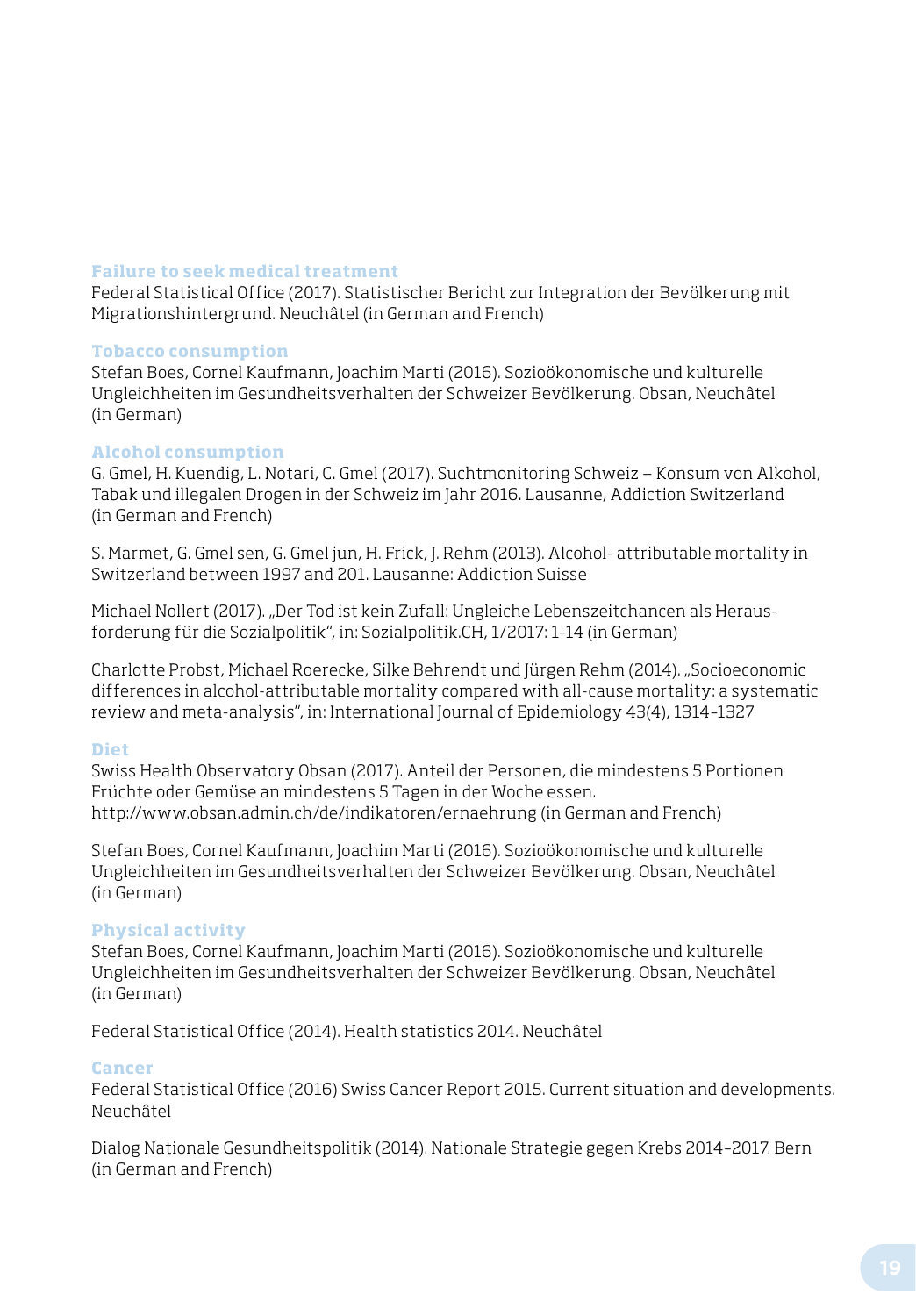Siegfried Geyer und Richard Peter (2009). Soziale Faktoren und Krankheit: Gesundheitliche Ungleichheit, Ungleichheiten in der Versorgung und die gesundheitlichen Folgen von Arbeitslosigkeit. Bericht zu Analysen mit Daten einer gesetzlichen Krankenversicherung. Hannover und Ulm (in German)

#### **Respiratory diseases**

Florence Moreau-Gruet (2016), Inégalités de santé en Suisse. Obsan, Neuchâtel (unpublished report in French)

#### **Cardiovascular diseases**

Florence Moreau-Gruet (2016), Inégalités de santé en Suisse. Obsan, Neuchâtel (unpublished report in French)

M. Avendano, A. Kunst et al. (2006). "Socioeconomic status and ischaemic heart disease mortality in 10 Western European populations during the 1990s", in: Heart 92(4):461–467

Federal Statistical Office (2013). Swiss Health Survey 2012. Overview. Neuchâtel

#### **Musculoskeletal disorders**

Florence Moreau-Gruet (2016), Inégalités de santé en Suisse. Obsan, Neuchâtel (unpublished report in French)

Simon Wieser et al. (2014). Die Kosten der nichtübertragbaren Krankheiten in der Schweiz. Winterthurer Institut für Gesundheitsökonomie, ZHAW; Institut für Sozial- und Präventivmedizin, UZH; Polynomics. Bern (in German)

G. Bauer, G. Jenny, C. Huber, F. Mueller, O. Hämmig (2009). "Socioeconomic Status, Working Conditions and Self-Rated Health in Switzerland: Explaining the Gradient in Men and Women", in: International Journal of Public Health, 54(1), p. 1–8

#### **Diabetes**

Swiss Health Observatory (2015). Gesundheit in der Schweiz – Fokus chronische Erkrankungen. Nationaler Gesundheitsbericht 2015. Bern (in German and French)

Florence Moreau-Gruet (2016), Inégalités de santé en Suisse. Obsan, Neuchâtel (unpublished report in French)

Simon Wieser et al. (2014). Die Kosten der nichtübertragbaren Krankheiten in der Schweiz. Winterthurer Institut für Gesundheitsökonomie, ZHAW; Institut für Sozial- und Präventivmedizin, UZH; Polynomics. Bern (in German)

#### **Mental health**

Simon Wieser et al. (2014). Die Kosten der nichtübertragbaren Krankheiten in der Schweiz. Winterthurer Institut für Gesundheitsökonomie, ZHAW; Institut für Sozial- und Präventivmedizin, UZH; Polynomics. Bern (in German)

Niklas Baer, Daniela Schuler, Sylvie Füglister-Dousse, Florence Moreau-Gruet (2013). Depressionen in der Schweizer Bevölkerung. Daten zur Epidemiologie, Behandlung und sozial-beruflichen Integration (Obsan report 56). Swiss Health Observatory, Neuchâtel (in German and French)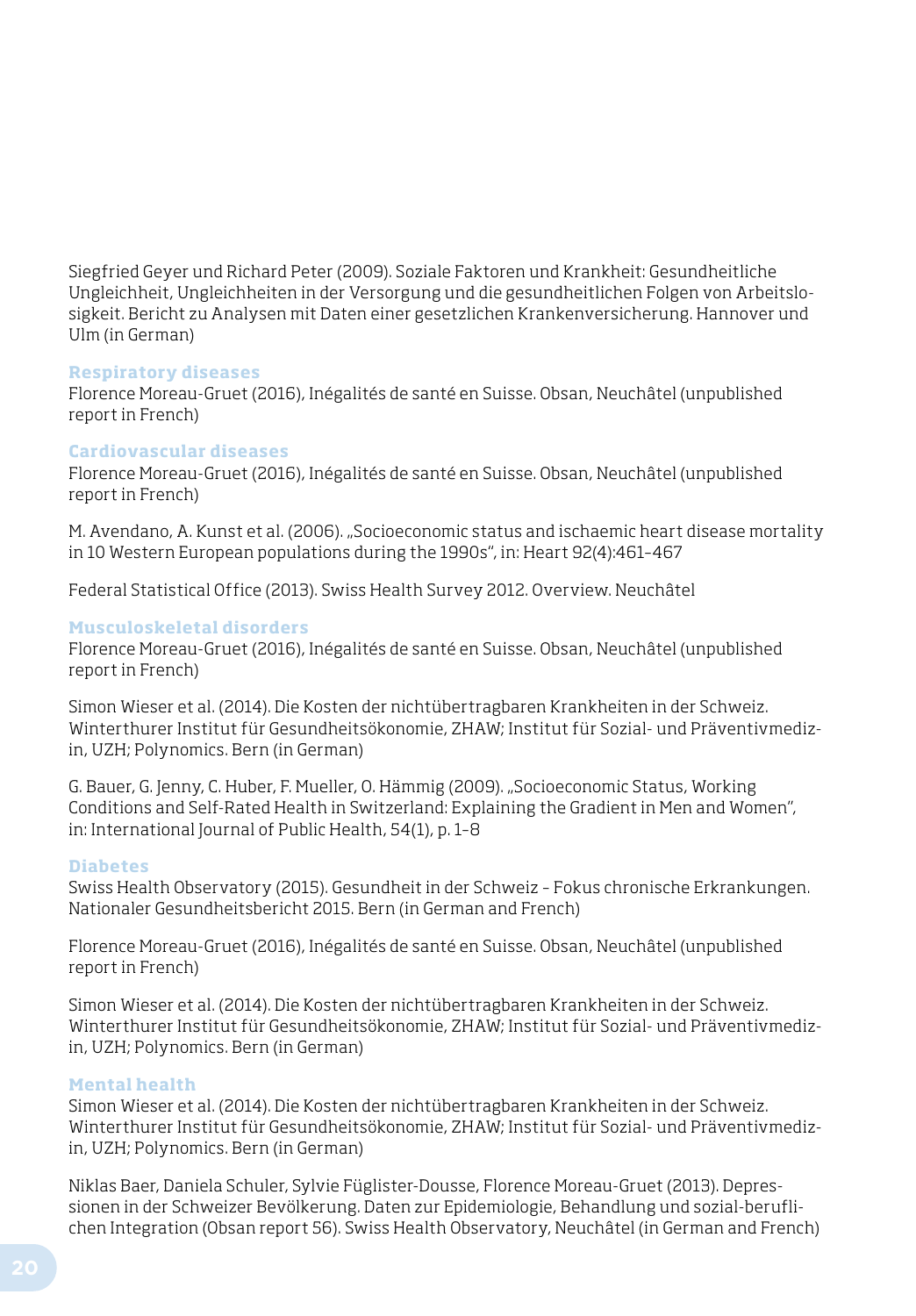## **Publication details**

#### **Publisher**

Federal office of Public Health FOPH

#### **Publication date**  January 2018

#### **Content and graphics**

The publication was produced in conjunction with Gesundheitsförderung Schweiz, assisted by Magma Branding and socialdesign.

Supplementary documentation is available online at www.bag.admin.ch/ncd:

- Set of slides (PPT) with all graphics
- Background information

#### **Language versions**

This publication is available in German, French and Italian. The English version is available online only.